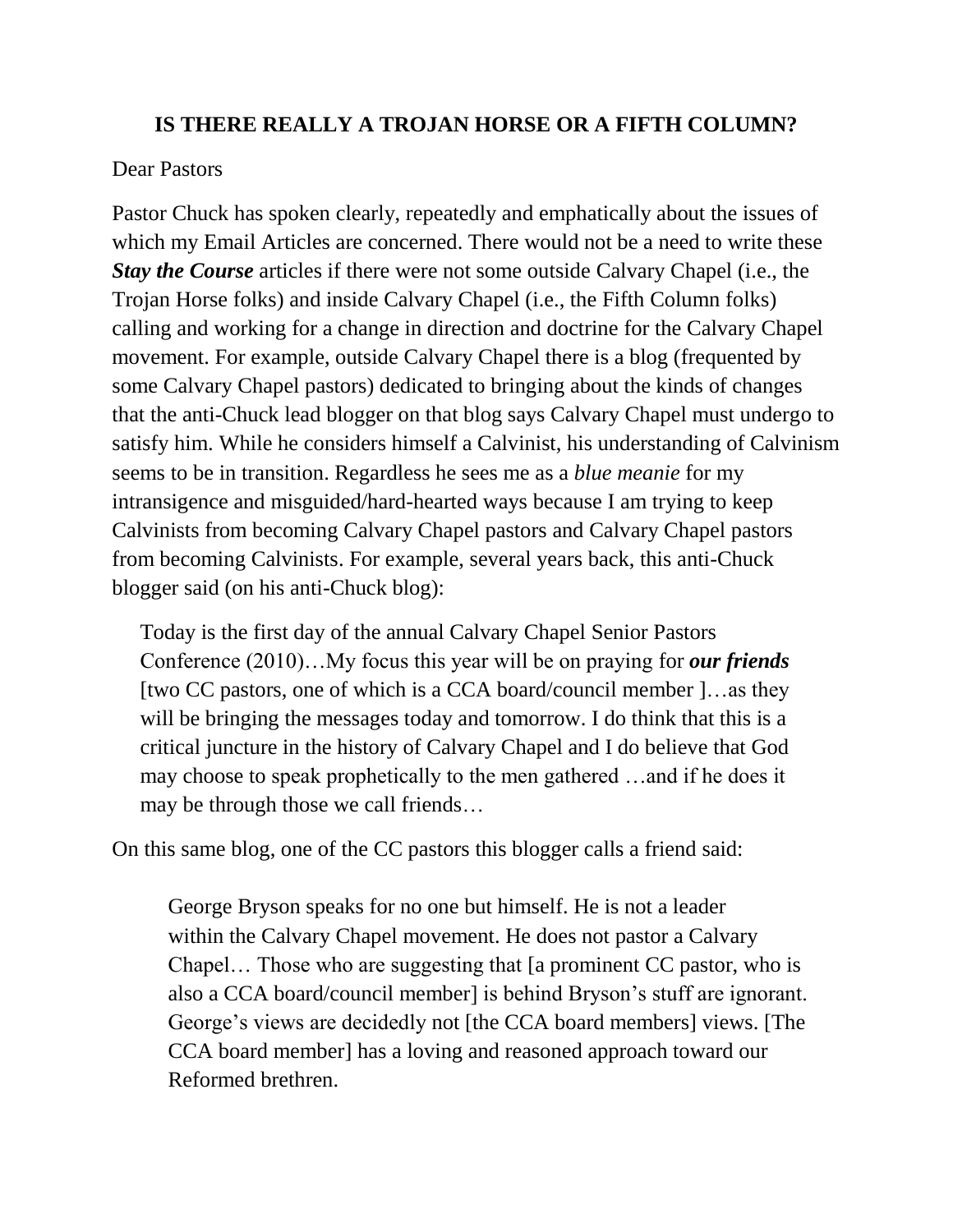The CC pastor who also happens to be a CCA board/council member says that:

This is a challenging time for CC with an obvious shift and transition of leadership coming in several areas of ministry. **Change is coming** and that has always been a fearsome threat for **the old guard** of any multigenerational organization including the church. The decision is do we fight tooth and nail for the proven **"status quo"** or do we enter a lengthy conversation about the future with respect and patience? Some want to dialogue and some want to fight…George is not a spokesman for CC and his Email's reflect **the fighting fundamentalist** thrusting his sword into the ground scanning the horizon for the "enemy."

Oddly enough, those who chastise me for suggesting that there is an effort to redirect the Calvary Chapel movement (doctrinally and practically) are also the same people who chastise me for being unwilling to accept the doctrinal and practical changes that they are calling for in the Calvary Chapel movement. Even more strange to me are those who say that pastor Chuck does not really want those who are trying to take Calvary Chapel in another direction (doctrinally and practically) to leave the Calvary Chapel movement. This is despite what they admit he has said over and over. How many times does Pastor Chuck need to say that if you no longer agree with us, "don't go away mad, just go away"? How many times does Chuck need to say that if you have new and better ideas, doctrines and direction, go for it! Just do not call it Calvary Chapel?

As for evidence (inside and outside of Calvary Chapel) of efforts to encourage a new and more "Reformed-Friendly and Ecumenical Calvary Chapel, the leader of the anti-Chuck blog (concerning his choice to replace Pastor Chuck at CCCM) said that one of the men (now on the board of CCA):

…Has already been established as the successor to Chuck at Calvary Chapel of Costa Mesa.

A few days later, on June  $4<sup>th</sup>$  of 2012, the first day of the CCSPC, he said that this same CCA board/council member was:

…Positioning [and that] Bryson will be trying to undermine this…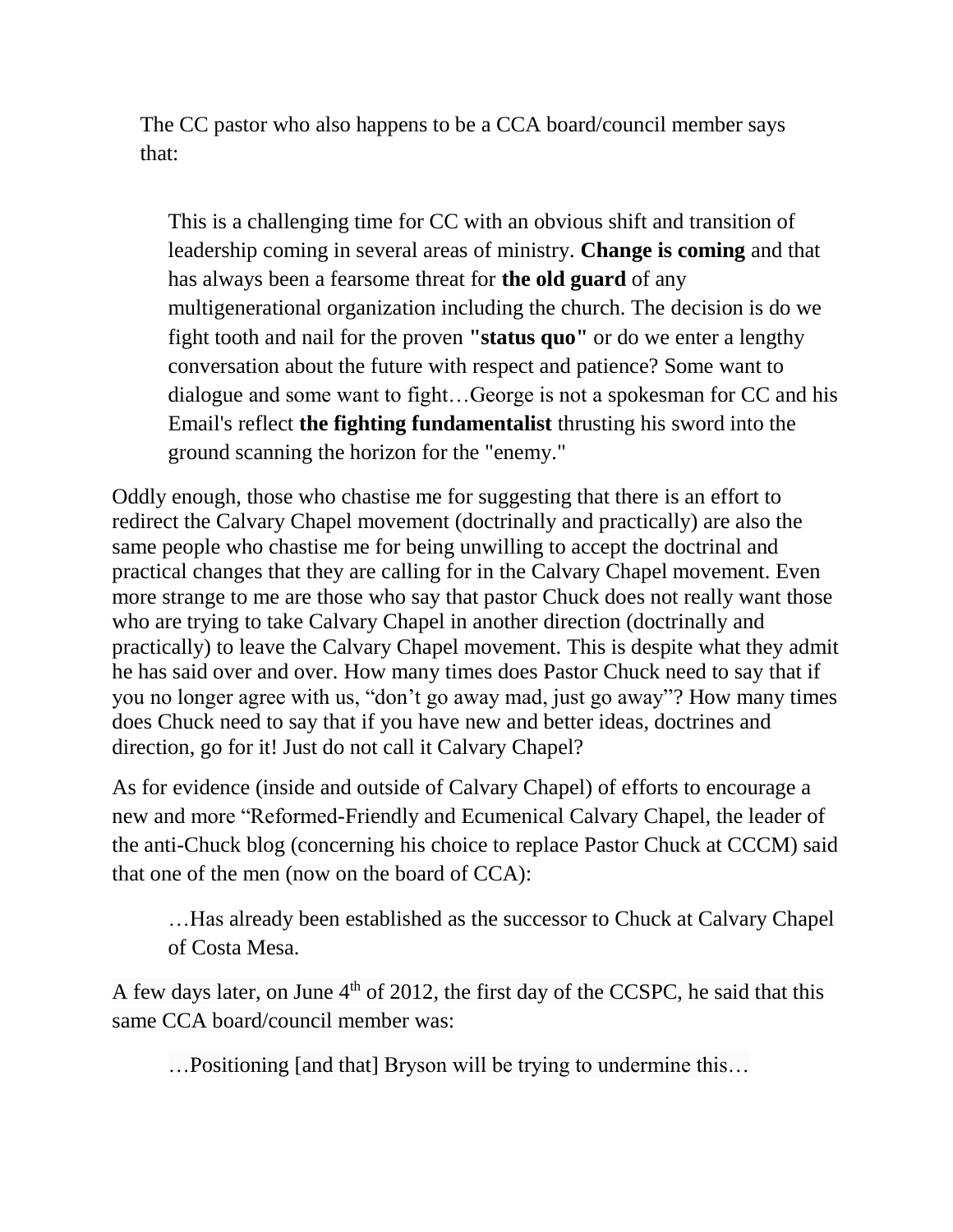On June 6<sup>th</sup> of the conference, in accordance with his *interpretation* of the 2012 CCSPC, he declared that:

## …There is a shift in the wind. **George Bryson probably didn't enjoy it…**

Why do you suppose that an outspoken advocate of Calvinism and a harsh critic of Pastor Chuck would say that **George Bryson probably didn't enjoy** this *shift*? Shift *from what* and *to what*? A young man, who is known for his anger, offensive language and a deep bitterness toward Pastor Chuck (and most things Calvary) went so far as to say that this same CCA board/council member:

…Is **the anti-Bryson**. He comes across as very intelligent, thoughtful, balanced and secure in himself (a quiet confidence). **I like him**. He comes across very well, like he is just looking to be himself and serve the Lord… Wow. I... (hate to admit it) I am really liking [this CCA board member]. …There is freedom to move about the Cabin…That means diversity and differences of opinion are to be expected and allowed w/o the Bryson Inquisition etc... [This CCA board member] is the one who really stood out, IMO, in a good way. CCCM, under his leadership, really isn't pushing for more, more, more… [He] sounds very pastorly and concerned about the people at CCCM and the responsible tone he expressed on the "reformed" issue was telling (and good).

How can we explain the fact that someone so unhappy, angry and even bitter with pastor Chuck Smith could be so happy with what he thinks this CCA board/council member said or did at the conference? Perhaps it is because a Reformed-leaning CC Senior pastor (on this same blog) said that:

[This CCA board/council member] is very balanced, open-minded and a good listener/leader. I have much respect for him and would be happy to see him/someone like him lead CC…

What makes him seem so open-minded... or such a ...good listener/leader? Could it have anything to do with the fact that under the oversight of this board/council member (before he was a CC board/council member):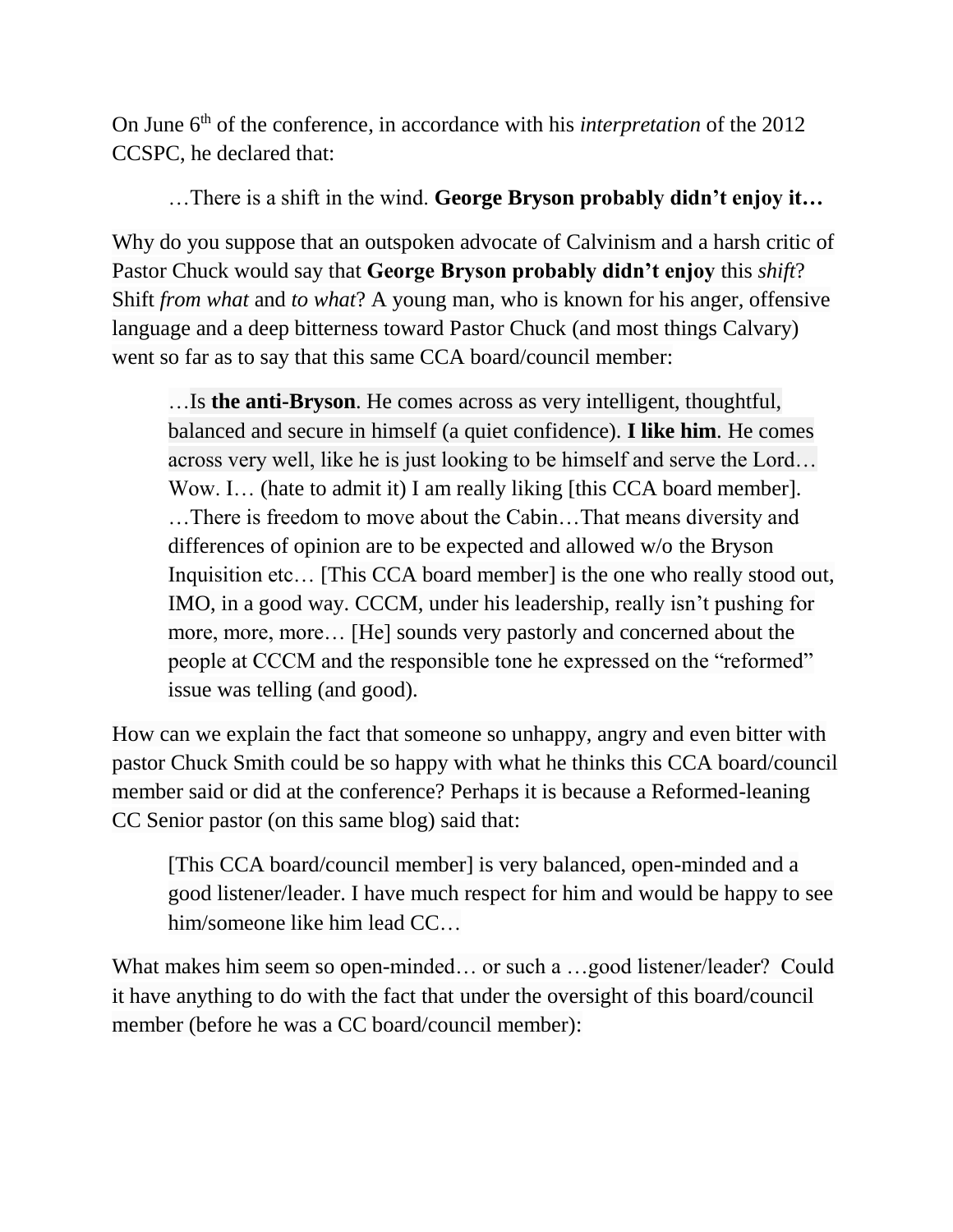The tables (and store) [at the CCSPC] had a broad arrangement of great books ranging from those by IX Marks (Mark Dever) to Driscoll and Keller's…

Isn't this the kind of things that were said about the previous CCSPC under oversight of this same CCA board member? Concerning the 2011 conference, another CC pastor boasted that:

This year's SPC bookstore was like Piper's Desiring God conference bookstores. [There were] tons of resources for the non-fearful readers. [To the Reformed blogger he said] you would have loved it.

Piper's conference and book stores are distinctively Reformed. Another CC pastor tweeted about the:

Kind words about… [Pastor Mark](https://twitter.com/#!/PastorMark) [Driscoll] Tim Keller and Francis Chan from Senior CC leadership. [The senior leadership said] they are friends  $\&$ partners in the gospel… [Calvary Chapel pastors were] given permission to **build bridges** with other tribes [like Acts 29 and the Gospel Coalition].

The leader of this anti-Chuck blog explained on his anti-Chuck blog that:

In the history of every movement there are definable turning points from which the direction of a movement or lack of same… is determined. Calvary Chapel experienced one of those definable moments last week [at the 2012 CCSCP]…

He went on to say that:

[The 2012 CCSPC] didn't produce a clear winner, but it did produce a survivor: …This one signaled a new openness that's part of the new attitude [this CCA board member] brings to the table.

The lead blogger went on to say that:

Another part of the new attitude was the expressed desire…to "build bridges, not walls" with people of other traditions [like Mark Driscoll and Ed Stetzer], including the dreaded "New Calvinists" and possibly old ones [like R. C. Sproul Sr. and J.I Packer] too.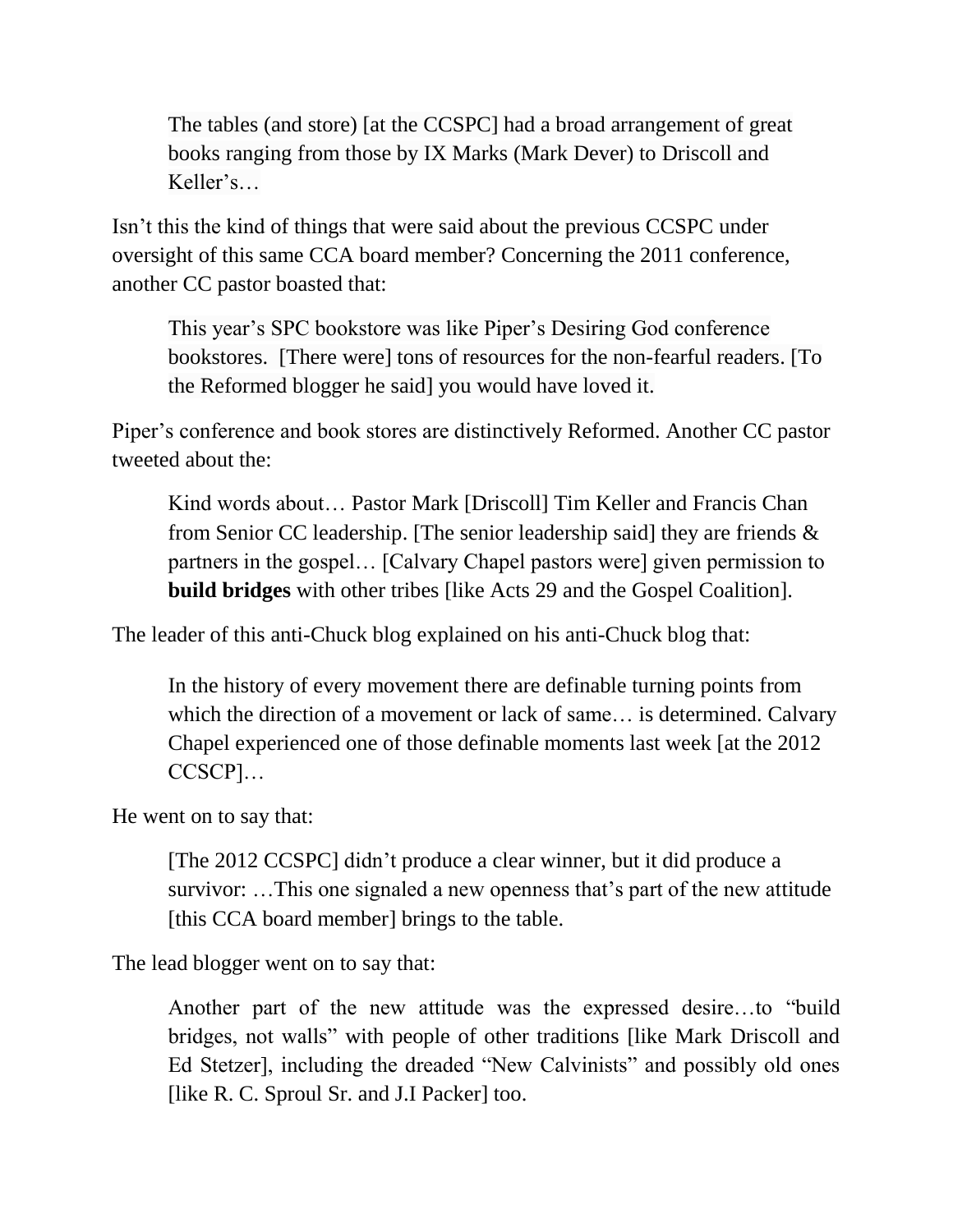Although the lead blogger seemed to be singing the praises of this CCA board member (something normally reserved for those CC pastors he called friends) he also appears to be troubled about Pastor Chuck. According to the lead blogger, Pastor Chuck needs to step aside and let the era of openness and bridge building begin. He actually complained that:

…Chuck Smith…will never step down, and will die in the pulpit if possible…at the expense of the movement.

He then says:

When the discussion turned from the movement to the mother ship, [the CCA board member], in my opinion, became a leader. He calmly, graciously but firmly asserted that he was already **the co-pastor** of Calvary Chapel Costa Mesa and intended to stay in that position. He said that knowing that very close to him were men who had recently conspired to take that position from him…

It should be kept in mind that this "positioning" to replace Pastor Chuck took place in front of the largest annual gathering of CC senior pastors. Thus, any talk that the so-called "rank and file" CC pastors are oblivious to what was/is going on inside Calvary Chapel is difficult to take serious. Just weeks earlier, Pastor Chuck told Greg Laurie, with thousands of other folks listening, his replacement at CCCM was a matter still open to God's leading. The blog leader was clearly not happy with that arrangement. According to the blog leader, under the leadership of men like this CCA board member, a new era would be ushered in. He said that CCCM, under the leadership of his choice, CCCM could be:

…A CC that was based on love for the brethren and Bible teaching without the rancor and isolationism that has set in with time.

According to the blog leader:

…The young pastors in the [CC] movement are responding to this message of [the CCA board member] as are many of the rest of the rank and file.

He went on to say that although a battle was fought at the 2012 CCSPC conference: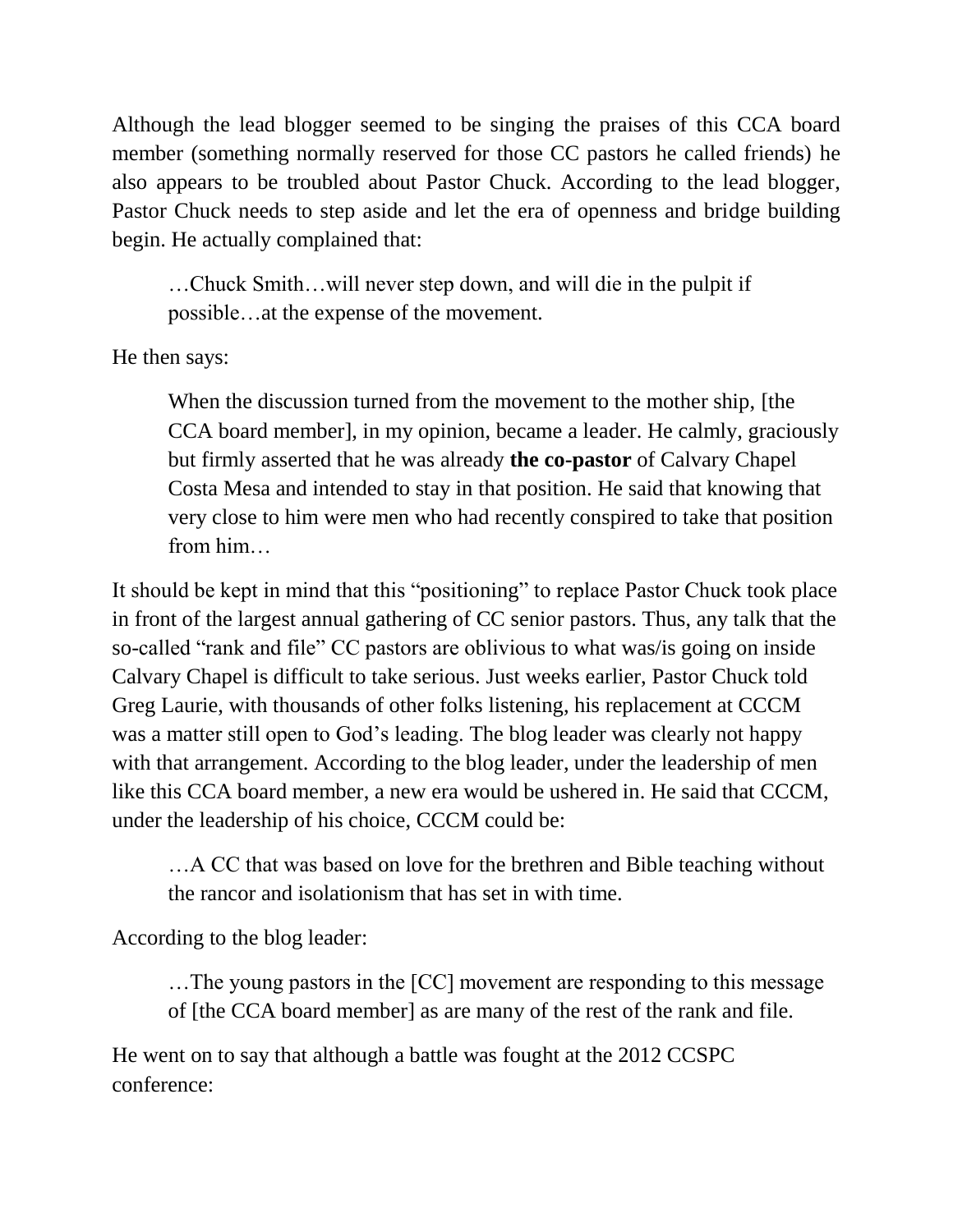There are those who want to keep fighting and they will…some split is inevitable after Smith is gone. The question before the house is how many ways will it split? If the pastors support [CCA board member], the splits will be minimal and there is much to be hopeful about. If they don't, this may have been the last real Calvary Chapel Senior Pastors Conference.

In other words, get behind the lead bloggers choice or it may be the end of Calvary Chapel as you know it. Those who want to keep fighting must have something they want to keep fighting for or against. What could that be? The lead blogger said:

[We](http://phoenixpreacher.net/?p=12572#comment-105856) have every reason to be cautiously optimistic. I emphasize the word cautiously…there is some strident opposition to this direction from some…but at least a sizable portion has heard our message and acted on it.

Our message? Apparently the lead blogger sees this CCA board member as someone who shares his message. The most anti-Chuck and anti-Calvary member of this blog community said to the lead blogger that:

…The Good Guys can't change the bad guys, but they also know they can't survive (long term) with them…and they have certainly taken a proactive step in saying, "ENOUGH of this bad behavior". I am stoked. I'll support the good CC and good CC leaders and encourage this direction. If there's a group in greater CC that doesn't get on board, oh well. Let them do their own thing. They'll reap what they sow (eventually).

The lead blogger cautions that:

These things that concern us will not change overnight. There will be incremental and evolutionary changes [in CC], but there will be bloodshed before every one of them.

**Concern us?** Were these CC good guys representing the matters that concerned the lead (anti-Chuck) blogger and those who agreed with him? Another blogger on this blog said:

I saw the panel discussion much like what happened in [Acts](http://www.gnpcb.org/esv/search/?go=Go&q=Acts+15) 1[5](http://www.gnpcb.org/esv/search/?go=Go&q=Acts+15) when Paul & Barnabas went to Jerusalem to contend against the Judaizers. I think the apostles in Jerusalem were partly responsible for having allowed those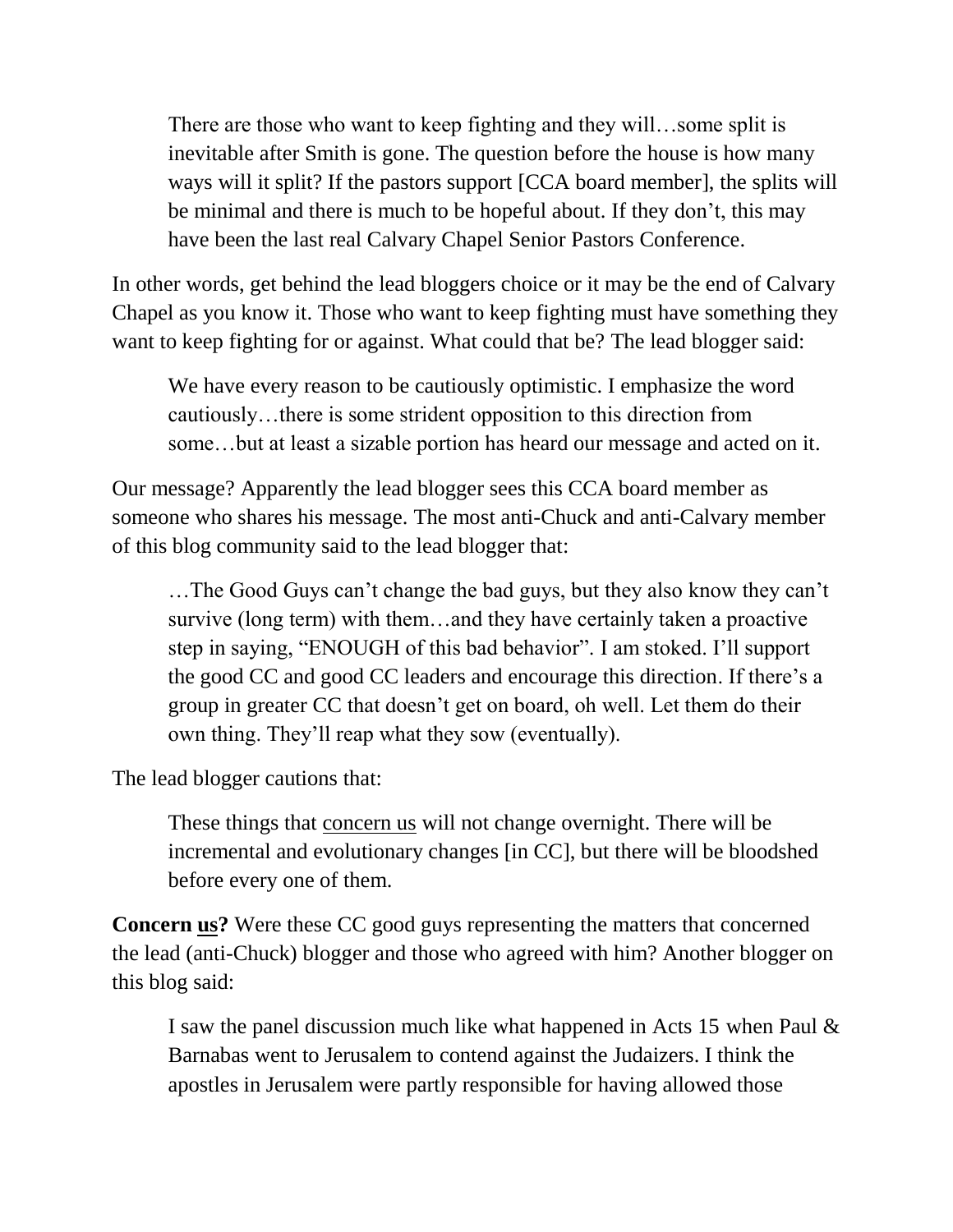Judaizers to infiltrate the gentile churches without check or accountability. Once confronted by Paul & Barnabas, I believe the Holy Spirit brought conviction and a clear line was drawn. I saw [this CCA board member] following the lead of James in the early church. He is truly marked with an apostolic type of authority. The line of accountability and liberty within the movement will not go unchallenged just as it wasn't in the early church. Paul was fighting off "dogs" in his life after Christ.

Still another blogger said:

…Leadership happened as this article reports. Addressing issues as they did… means a breakthrough in the wall of the "no talk rule" so prevalent in many families…I wholeheartedly agree that there's a line there that establishes who would work with [the CCA board member] and who won't and those who are digging in against him are making a big mistake because [the CCA board member] brings much to the party.

The most anti-Chuck and anti-Calvary blogger said that:

…The good news is that attention is being paid, no matter how it got done, who did it, etc. [The lead blogger] deserves a lot of credit for his patient advocating for changes as well. I think the shift is clear and good…and the battle is already won in that a significant Group within CC "gets it" and is going in a good direction and learning from the mistakes of others. If a Group from within CC goes the same 'ol' direction and keeps doing their thing, they'll reap what they sow…at least the good guys have put their stake in the ground and are taking a stand for a good direction. Those two things are huge. So are the things I heard from the CCSPC twitter feeds of what was emphasized this time around...Transparency is good. Addressing issues head-on is good. [This CCA board member] put his stake in the ground and is leading well, IMO. Hope it continues. The bad guys are going to do what they do. The good guys shouldn't allow them to define the Movement…

Concerning his view of Calvary Chapel, he also said that he was: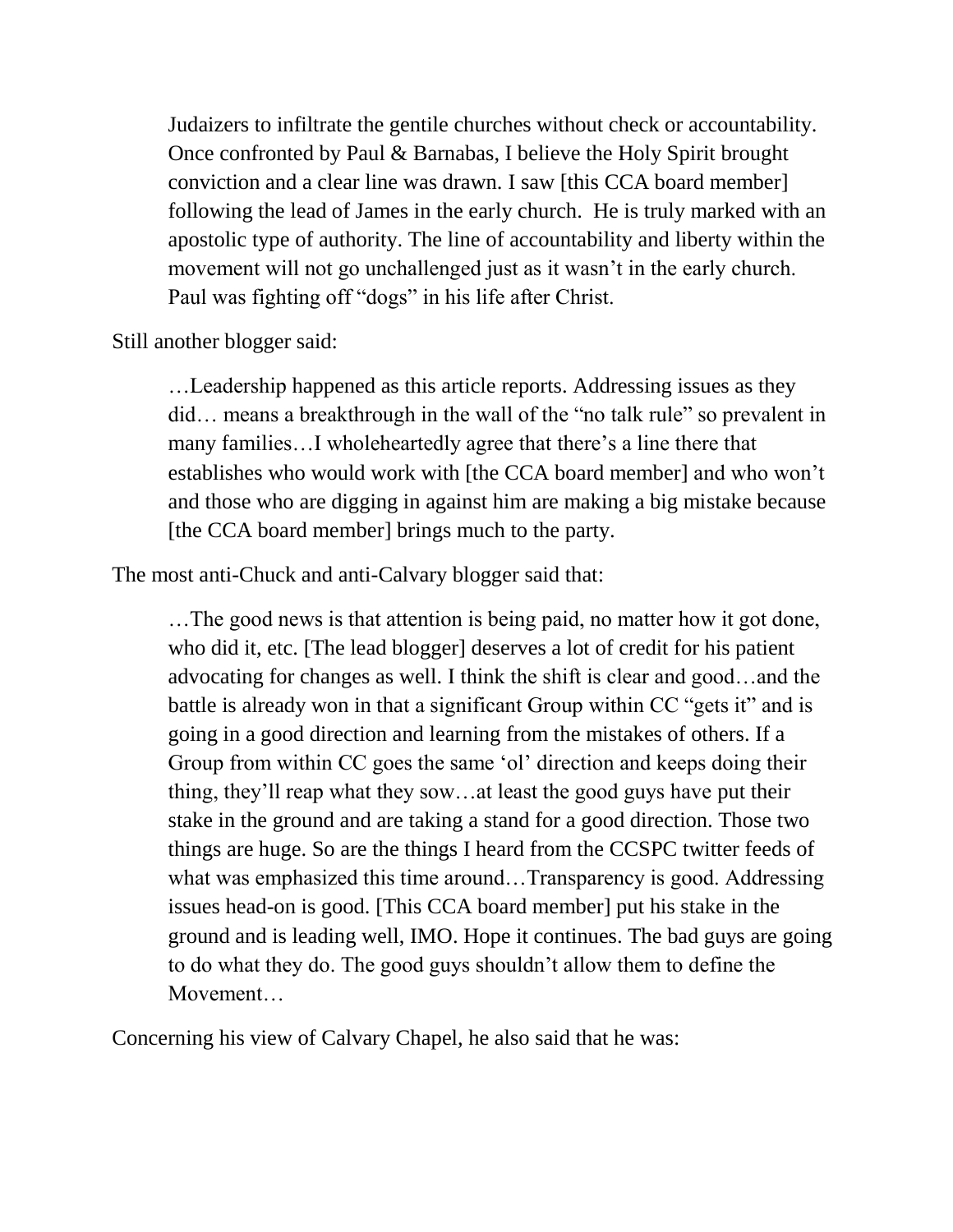Very glad to see guys like [this CCA board member]…step up and lead in good directions on a variety of issues. What we're seeing now (in CC) is the fruit of Michael's patient work… The Good Guys have said "enough!" and are asserting their Leadership in "their" Movement. We need to continue to encourage this and support this and promote this. There will be plenty to report on later of what happens when the Bad Guys do what they do. I'm convinced now, that there is much good in CC and that CC has great days ahead for promoting the Gospel, as long as the Good Guys lead and make the distinctions between what is right and wrong in their Movement.

Is this anti-Chuck, anti-Calvary blogger really saying that the changes he thinks are happening in Calvary Chapel and that he believes were reflected in the 2012 CCSPC, are the fruit of the lead bloggers patient work? Here is what he says:

…Here's how and why [the CCA board member] Group wins: [He] has the young guys…the young guys are the future. The old dudes are going to die off soon. The church planters [of CCPN] are planting the seeds for CC's future…and the guys I'm following from CC who are doing the planting…sure appear to be good guys, promoting good things.

Yet another blogger added that:

It was great to hear Keller and even Driscoll get an honorable mention. The days of thinking that CC is the only tribe worthy of the kingdom are gone and that's a healthy change. I especially enjoyed the honorable mention as Bryson hopefully realized that he's picking a fight that he can't win.

What is the fight Bryson can't win? Is it about a new bridge building emphasis that requires CC to build a bridge to Mark Driscoll and Acts 29? Does this bridge building to Driscoll and Acts 29 require that CC pastors be allowed to teach the Reformed doctrines of salvation and damnation? Are we ready to accept (from a CC pastor) *I have repented from not drinking alcoholic beverages*? Does this bridge building mean that a Calvary Chapel pastor can now teach that Christ did not savingly die for any of the sins of many sinners?

Is it possible that these bloggers and their fellow bloggers are trying curry favor with the CCA board/council member, making it appear that he is more tolerant of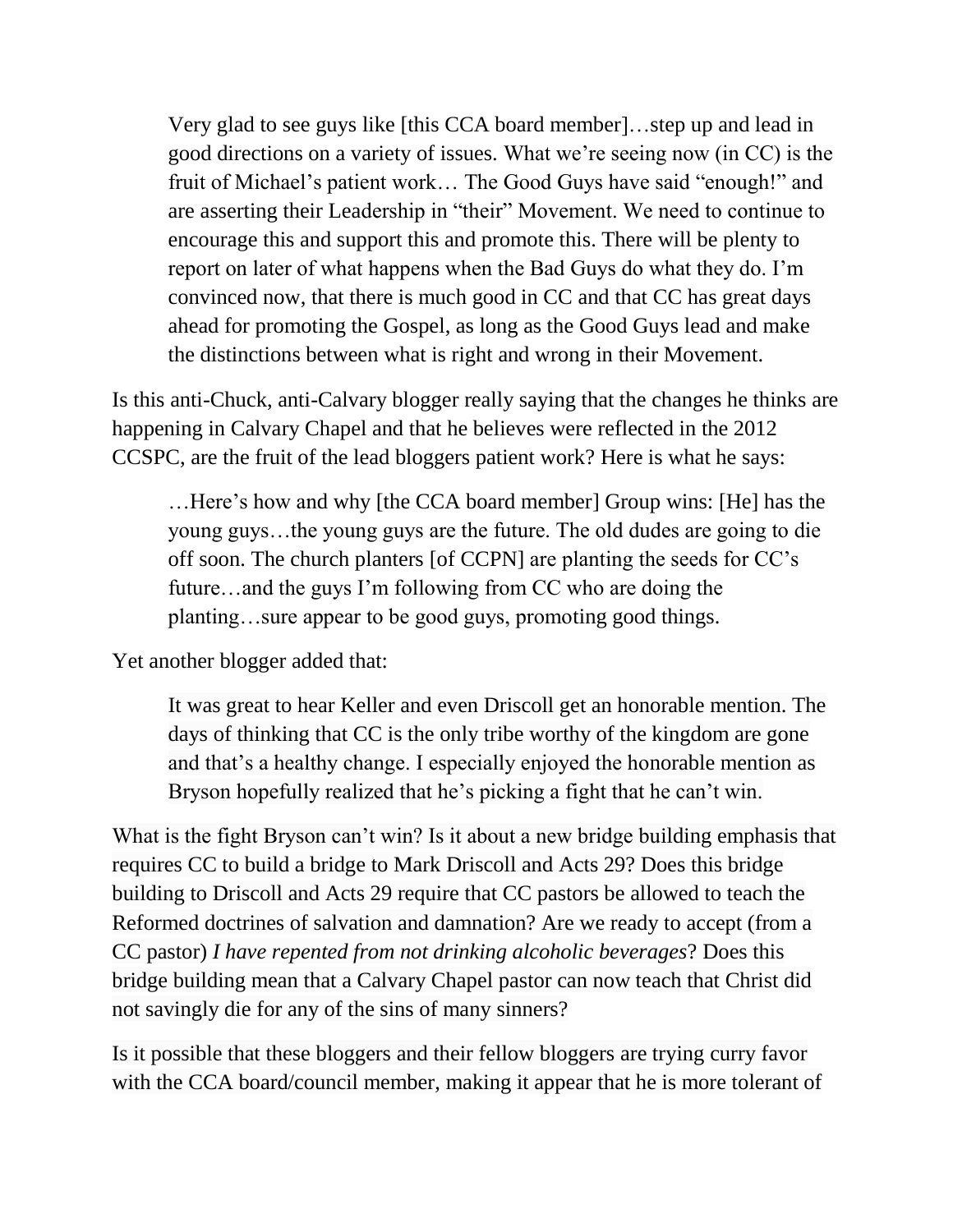Calvinism than he really is? What kind of bridge building does the CCA board/council member want to do with regard to Driscoll and his Reformed theology or Drisoll's *the Bible goes better with beer* emphasis? Does the CCA board member believe that Calvary Chapel is a big enough and diverse enough tent to make room for a Calvary Chapel pastor who is also a Calvinist? Are we all being played by these two anti-Chuck bloggers or does the CCA board member really want to lead us down a road that these two board bloggers would approve? Is it possible that the CCA board member is hoping to build bridges to people, doctrines and ideas that Pastor Chuck would never approve of?

It is reasonable to expect that a new leader of any church will bring with him some new ideas. But is it necessary that he brings with him openness to the ideas and doctrines of Driscoll and Acts 29? Driscoll of Mars Hill and the other churches in the Acts 29 network of churches say that:

**W**e are Reformed in our view of salvation

They say that:

We believe that God's saving grace is ultimately irresistible.

They also say that:

Jesus died to provide payment for all, but **only in a saving way for the elect.**<sup>i</sup>

They also insist that:

While God desires the salvation of all, He applies the payment to the elect, those for whom He chose for salvation.<sup>ii</sup>

Finally, I am not unaware that I may not "win" these battles. I know that I am up against people with resources way beyond anything I have access to. I am up against folks much better financed and much better known. But I am not responsible to win these battles and do not consider my detractors as enemies. Nevertheless, I do believe that I am obligated to fight (as much as I am able) for a Calvary Chapel that is free of Reformed pastors (now and in the future) and one in which the Pastors are independent and there churches are self-governed. I am also